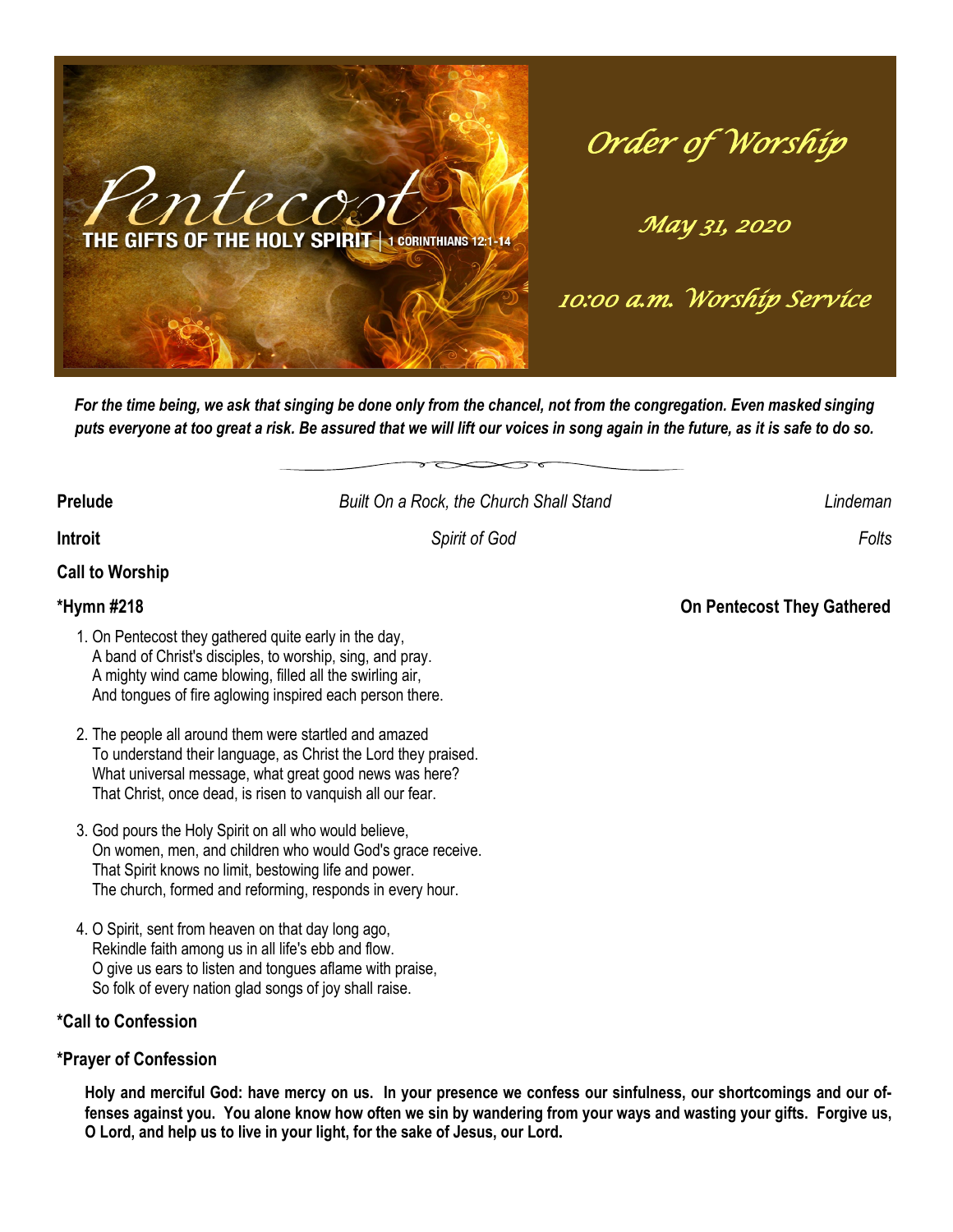## **\*Silent Prayer of Confession**

## **\*Assurance of Pardon**

Leader: Friends, believe the good news.  **All: In Jesus Christ we are forgiven.**

## **\*Congregational Response** *Gloria Patri*

**Welcome and Announcements**

**Presentation of Tithes and Offerings** 

| <b>Offertory</b>                            | Toccata | Froberger    |
|---------------------------------------------|---------|--------------|
| *Hymn #592                                  |         | The Doxology |
| *Prayer of Commitment and the Lord's Prayer |         |              |

 **Our Father, who art in heaven, hallowed be thy name. Thy kingdom come, thy will be done on earth as it is in heaven. Give us this day our daily bread; and forgive us our debts as we forgive our debtors; and lead us not into temptation, but deliver us from evil. For thine is the kingdom and the power and the glory, forever. Amen.** 

### **\*Choral Response**

| Anthem                                           | Alle, Alleluia                                                                           | Reinhart           |
|--------------------------------------------------|------------------------------------------------------------------------------------------|--------------------|
| <b>Scripture Reading</b>                         |                                                                                          | Ecclesiastes 3:1-8 |
|                                                  | <sup>1</sup> For everything there is a season, and a time for every matter under heaven: |                    |
|                                                  | <sup>2</sup> a time to be born, and a time to die;                                       |                    |
|                                                  | a time to plant, and a time to pluck up what is planted;                                 |                    |
| <sup>3</sup> a time to kill, and a time to heal; |                                                                                          |                    |
|                                                  | a time to break down, and a time to build up;                                            |                    |
|                                                  | 4 a time to weep, and a time to laugh;                                                   |                    |
|                                                  | a time to mourn, and a time to dance;                                                    |                    |
|                                                  | <sup>5</sup> a time to cast away stones, and a time to gather stones together;           |                    |
|                                                  | a time to embrace, and a time to refrain from embracing;                                 |                    |
|                                                  | <sup>6</sup> a time to seek, and a time to lose;                                         |                    |
|                                                  | a time to keep, and a time to cast away;                                                 |                    |
|                                                  | <sup>7</sup> a time to tear, and a time to sew;                                          |                    |
|                                                  | a time to keep silence, and a time to speak;                                             |                    |
|                                                  | <sup>8</sup> a time to love, and a time to hate;                                         |                    |
|                                                  | a time for war, and a time for peace.                                                    |                    |
| The Word of the Lord.                            |                                                                                          |                    |
| Thanks be to God.                                |                                                                                          |                    |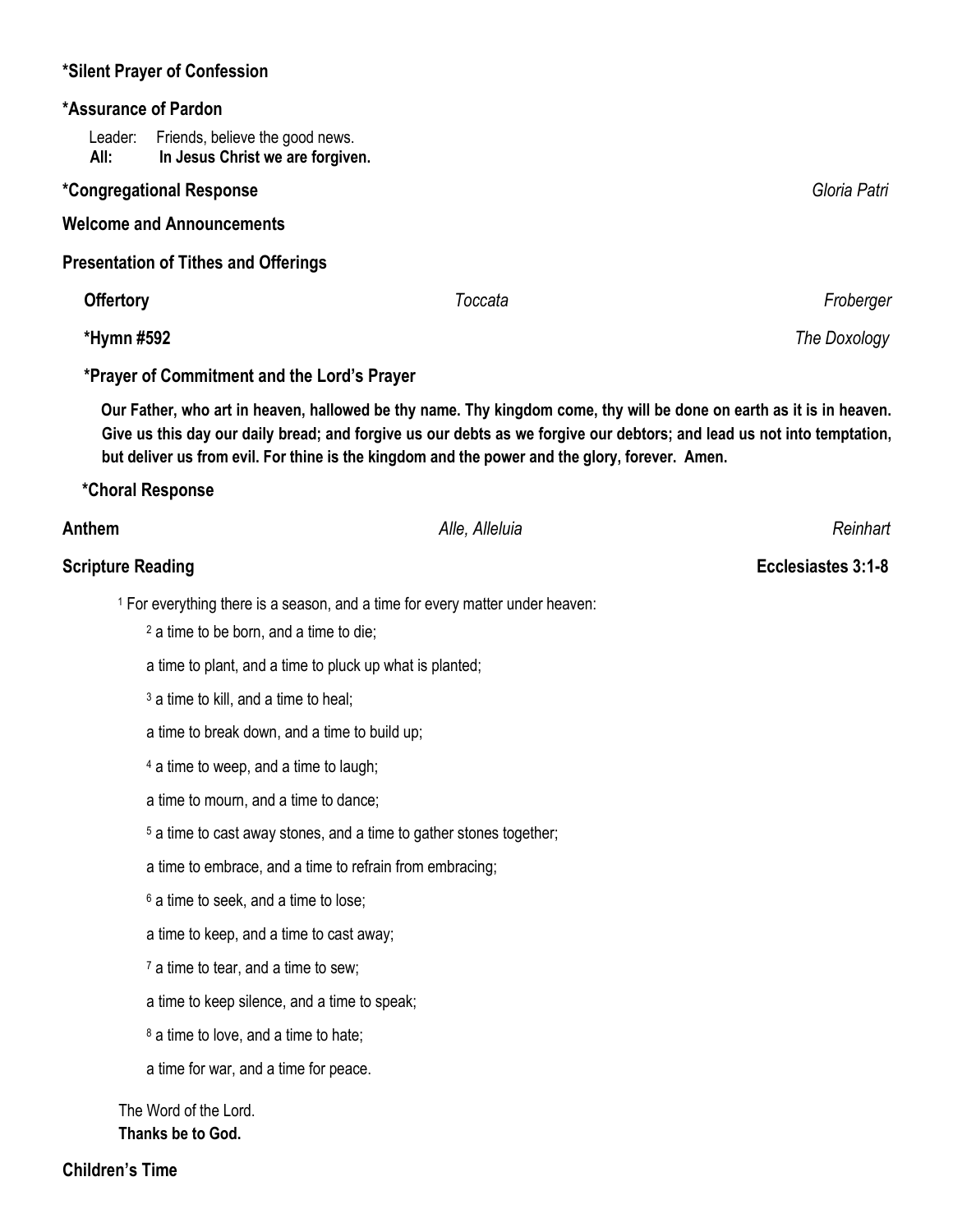- 1. Open my eyes, that I may see glimpses of truth Thou hast for me; Place in my hands the wonderful key that shall unclasp and set me free. Silently now I wait for Thee, ready, my God, Thy will to see; Open my eyes, illumine me, Spirit divine!
- 2. Open my ears, that I may hear voices of truth Thou sendest clear; And while the wave notes fall on my ear, everything false will disappear. Silently now I wait for Thee, ready, my God, Thy will to see; Open my ears, illumine me, Spirit divine!
- 3. Open my mouth, and let me bear gladly the warm truth everywhere; Open my heart, and let me prepare love with Thy children thus to share. Silently now I wait for Thee, ready, my God, Thy will to see; Open my heart, illumine me, Spirit divine!

## **Scripture Reading Acts 2:1-4, 42-43**

<sup>1</sup> When the day of Pentecost arrived, they were all together in one place. <sup>2</sup> And suddenly there came from heaven a sound like a mighty rushing wind, and it filled the entire house where they were sitting. <sup>3</sup> And divided tongues as of fire appeared to them and rested on each one of them. <sup>4</sup> And they were all filled with the Holy Spirit and began to speak in other tongues as the Spirit gave them utterance.

 $42$  And they devoted themselves to the apostles' teaching and the fellowship, to the breaking of bread and the prayers.  $43$ And awe came upon every soul, and many wonders and signs were being done through the apostles.

### **Sermon** Rev. Dr. David H. Green

## **The Work of Faith**

*"And they devoted themselves to the apostles' teaching and the fellowship, to the breaking of bread and the prayers."* (Acts 2:42)

### **\*Affirmation of Faith:**

**We trust in God the Holy Spirit, everywhere the giver and renewer of life. The Spirit justifies us by grace through faith, sets us free to accept ourselves and to love God and neighbor, and binds us together with all believers in the one body of Christ, the church.** 

**In gratitude to God, empowered by the Spirit, we strive to serve Christ in our daily tasks and to live holy and joyful lives, even as we watch for God's new heaven and new earth, praying, Come, Lord Jesus! With believers in every time and place, we rejoice that nothing in life or in death can separate us from the love of God in Christ Jesus our Lord.**

## **\*Prayers of the People**

- 1. O for a thousand tongues to sing my dear Redeemer's praise, The glories of my God and King, the triumphs of God's grace!
- 2. Jesus, the name that charms our fears, that bids our sorrows cease; 'Tis music in the sinner's ears, 'Tis life, and health, and peace.
- 3. Christ breaks the power of reigning sin, and sets the prisoner free; Christ's blood can make the sinful clean, Christ's blood availed for me.
- 4. My gracious Master and my God, assist me to proclaim, To spread through all the earth abroad the honors of Thy name.

## **\*Hymn #466 O for a Thousand Tongues to Sing**